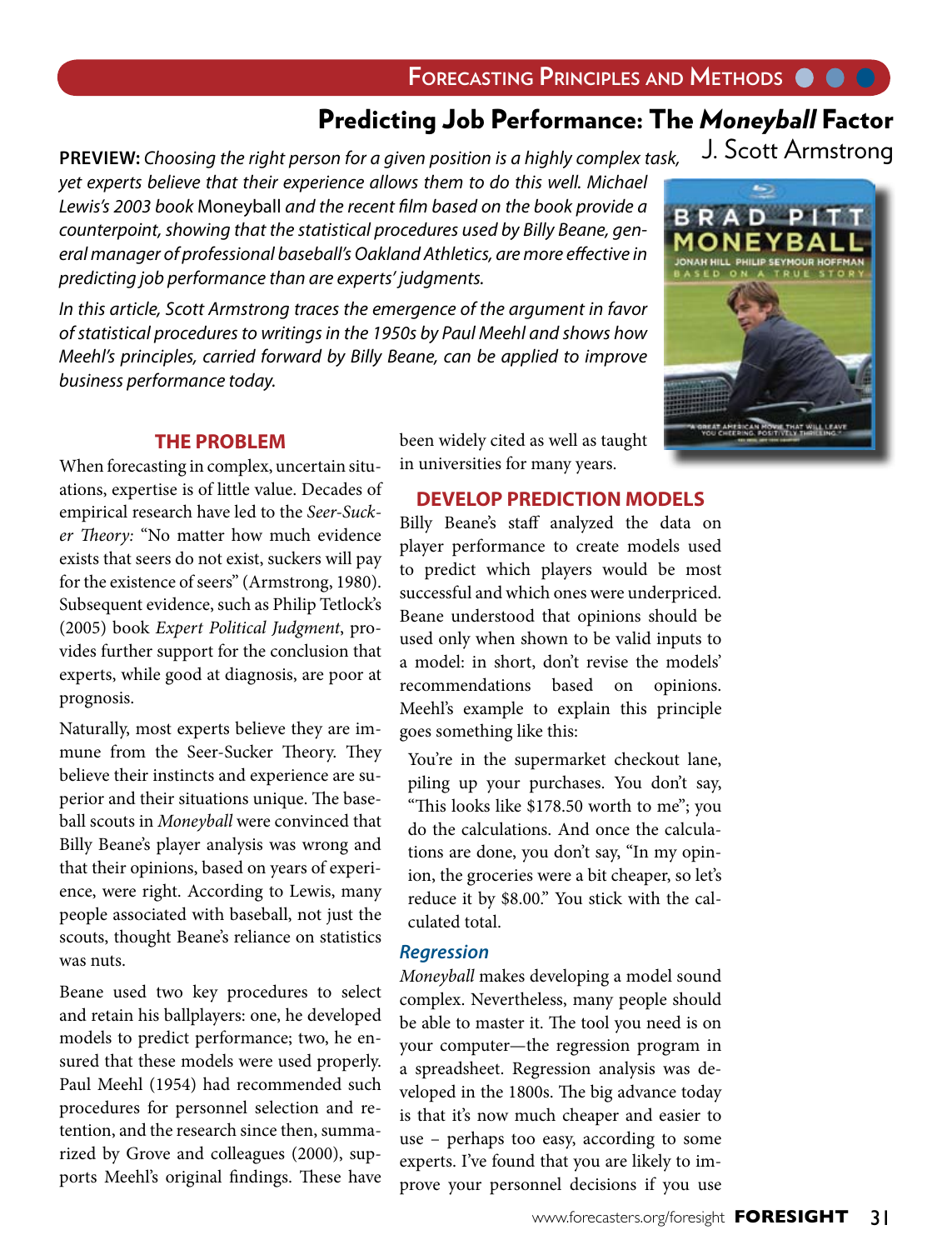# Key Points

- **Billy Beane used two key procedures to select and retain his ballplayers: one, he developed models to predict performance; two, he ensured that these models were used properly.**
- **But the baseball scouts in** *Moneyball* **were convinced that Billy Beane's player analysis was wrong and that their opinions, based on years of experience, were right. Most experts believe their instincts and experience are superior and their situation unique.**
- **Paul Meehl recommended that the person responsible for screening should not meet the candidates. Many find this preposterous; nevertheless, it leads to better decisions. This was a key aspect of Billy Beane's procedures. He did not want to meet his players nor watch them play.**
- **Paul Meehl died in 2003 after a long and illustrious career. Thanks to the creativity and tenacity of Billy Beane and the storytelling skills of Michael Lewis, the benefits of models became obvious to others. Today, many baseball, basketball, soccer, hockey, and football teams use prediction models.**

prior knowledge to develop a model, keep the model simple, and ignore diagnostic measures such as statistical significance and R-square (Armstrong, 2012).

#### *Judgmental Bootstrapping*

Will models work in your situation? In sports, there is a massive amount of data on performance; in your business, this is likely not the case, and a common problem. Interestingly, a method proposed in the early 1900s for predicting the size of U.S. corn crops is relevant. It involved regressing the corn expert's *predictions* against the information he used. The model's predictions were more accurate than the expert's. Research in the 1970s (in particular, Dawes, 1971) found this method useful for problems in management, such as personnel selection. Called

*judgmental bootstrapping*, it has been shown to be more accurate than expert predictions because it applies the rules more consistently than the expert does. For example, see Philip Hans Franses' (2009) case study on judgmental bootstrapping in *Foresight*. Additionally, once a simple model is developed, it provides predictions at a much cheaper cost than using experts (Armstrong 2001).

#### *Index Methods*

Two colleagues and I are working on a method that is simpler, more effective, and less likely to be misused than regression. It also allows the use of all important variables. This method, developed by Benjamin Franklin, predates bootstrapping – and regression analysis, for that matter. We call it the *index method*. Say you have to select one of a number of candidates. First, list all of the variables that are known to be important, assigning a point for each variable on which the candidate does well (in some cases, it may help to weight the variables). Add the points for each candidate, and then select the candidate with the highest score. We recently used index models to predict the winner of U.S. presidential elections (Armstrong & Graefe, 2011).

Fortunately, an enormous amount of research has been published on what variables help to predict job performance. Schmidt and Hunter's (1998) meta-analysis summarized evidence from 85 years of research. Interestingly, many personnel consultants do not use this literature: when ranking the importance of variables, personnel consultants' rankings were unrelated to the evidencebased rankings (Ahlburg, 1992). Partly this is due to the fact that results from these studies are counterintuitive. For example, general mental ability (GMA) is the most effective predictor variable, while the number of years of education is a poor predictor of job performance.

#### **DO NOT OVERRIDE THE MODEL**

When considering job candidates, people are often influenced by biases, some of them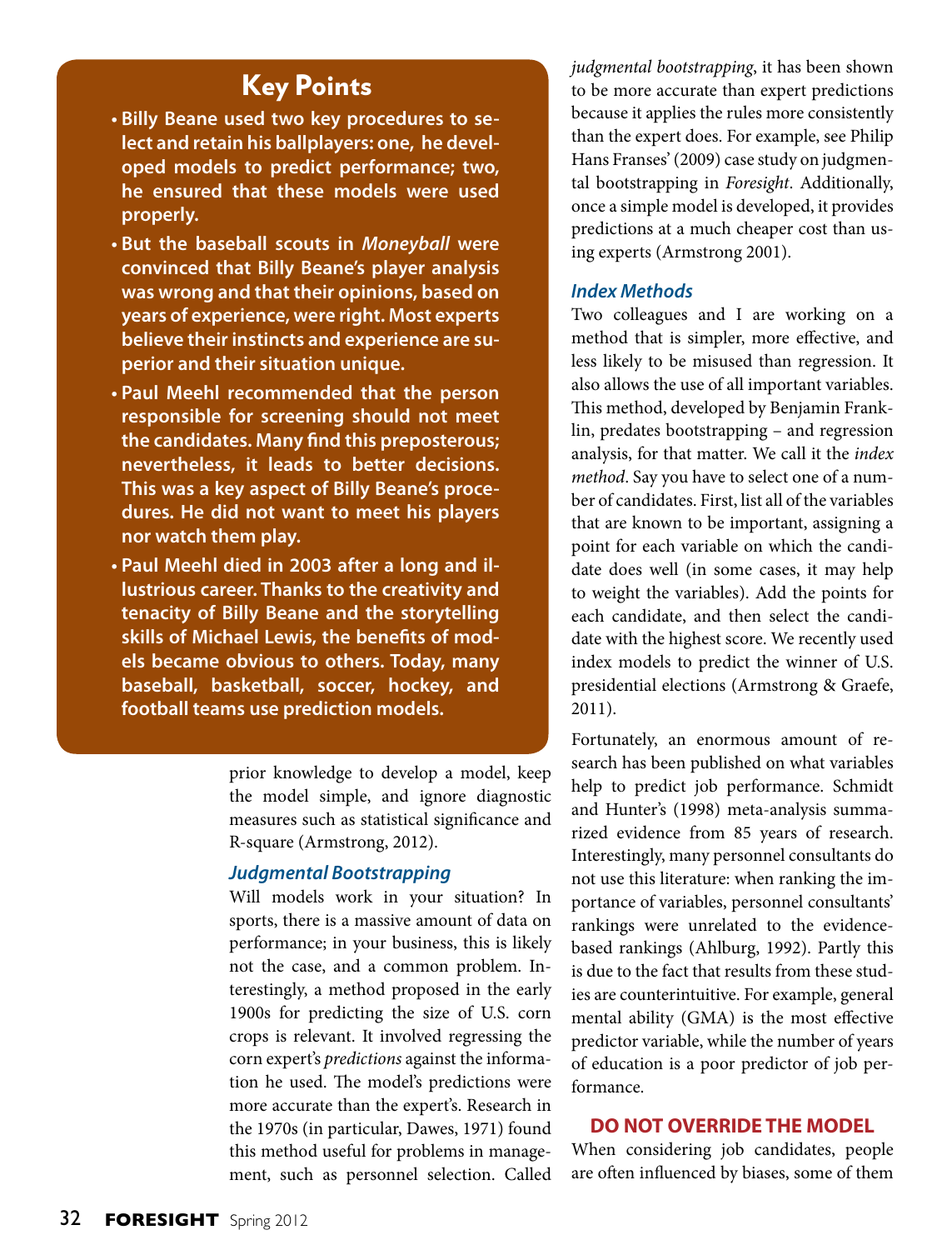subconscious. Height, weight, gender, and physical appearance are often considered, even when irrelevant to job performance. Thus, the applications should be stripped of all irrelevant information.

Paul Meehl recommended that the person responsible for screening should not meet the candidates. Many find this preposterous; nevertheless, it leads to better decisions. This was a key aspect of Billy Beane's procedures. He did not want to meet his players nor watch them play.

Increasingly, organizations are following these procedures. Goldin and Rouse (2000), in their study of symphony orchestra auditions, found that when the screening committee does not see the applicant (musicians play behind a partition), women were much more likely to pass this stage of the recruitment process.

## **IMPLEMENTATION: WHY** *MONEYBALL* **IS IMPORTANT**

Armed with this knowledge about personnel forecasting, I went looking for ways to apply it. My first opportunity came in the early 1970s on an airline flight from Denver to Philadelphia. Some fit young men were on the plane. Wondering who they were, I turned to the person sitting next to me to see if he knew. It happened that he did. He was Ed Snider, owner of hockey's Philadelphia Flyers, and these were his players. Here, I thought, was my big chance. I would persuade Snider to employ me to select hockey players by using predictive models. Sportswriters would learn about me. Other teams would flock to my door; fame and wealth would follow. After a suitable interval, I asked, "Tell me, Ed, how do you select your players?" Snider told me that his managers had recently been using a prediction model to make the decisions. He mentioned that the NFL's Dallas Cowboys used such a model and they were known for making good draft picks. Originally, Snider was the only one in the Flyer organization who thought it would work. His managers resisted, but after a two-year experiment they agreed that the players the model selected performed better than the ones the managers selected.

Life gave me a second chance at fame. In 1979, while visiting my friend Paul Westhead, I suggested using models to make personnel decisions for the Los Angeles Lakers. Paul, in his first year coaching the NBA team and known for his creativity, loved the idea. I proposed a modest funding figure – petty cash for the Lakers – but team owner Jerry Buss turned it down. As it happened, the Lakers won the championship that season without me.

Others tried to promote acceptance of these procedures. Robin Dawes, who was involved with the successful application for selecting PhD candidates at the University of Oregon (Dawes, 1971), reported eight years later that few schools had adopted the process. However, some sports teams had incorporated it, apparently with great success.

Paul Meehl died in 2003 after a long and illustrious career. Thanks to the creativity and tenacity of Billy Beane and the storytelling skills of Michael Lewis, the benefits of models became obvious to others after *Moneyball* was published that same year. It was a game changer. Today, many baseball, basketball, soccer, hockey, and football teams use prediction models. In the first part of the NBA's 2009-10 season, the 15 teams with at least one full-time statistician on their staff won 59% of their games, while the 15 teams with no statisticians won only 41% (Biderman, 2010).

## **IMPLICATIONS FOR BUSINESS FIRMS**

Sports teams have a big incentive to use predictive models for personnel selection. Teams that don't use them will fall behind, and when they do, it will be obvious. The benefits of better personnel selection are equally large for other businesses (Schmidt & Hunter 1998), but results are harder to see in the short term. However, firms ultimately may benefit even more than sports teams from prediction models. In sports, the advantage begins to disappear when other